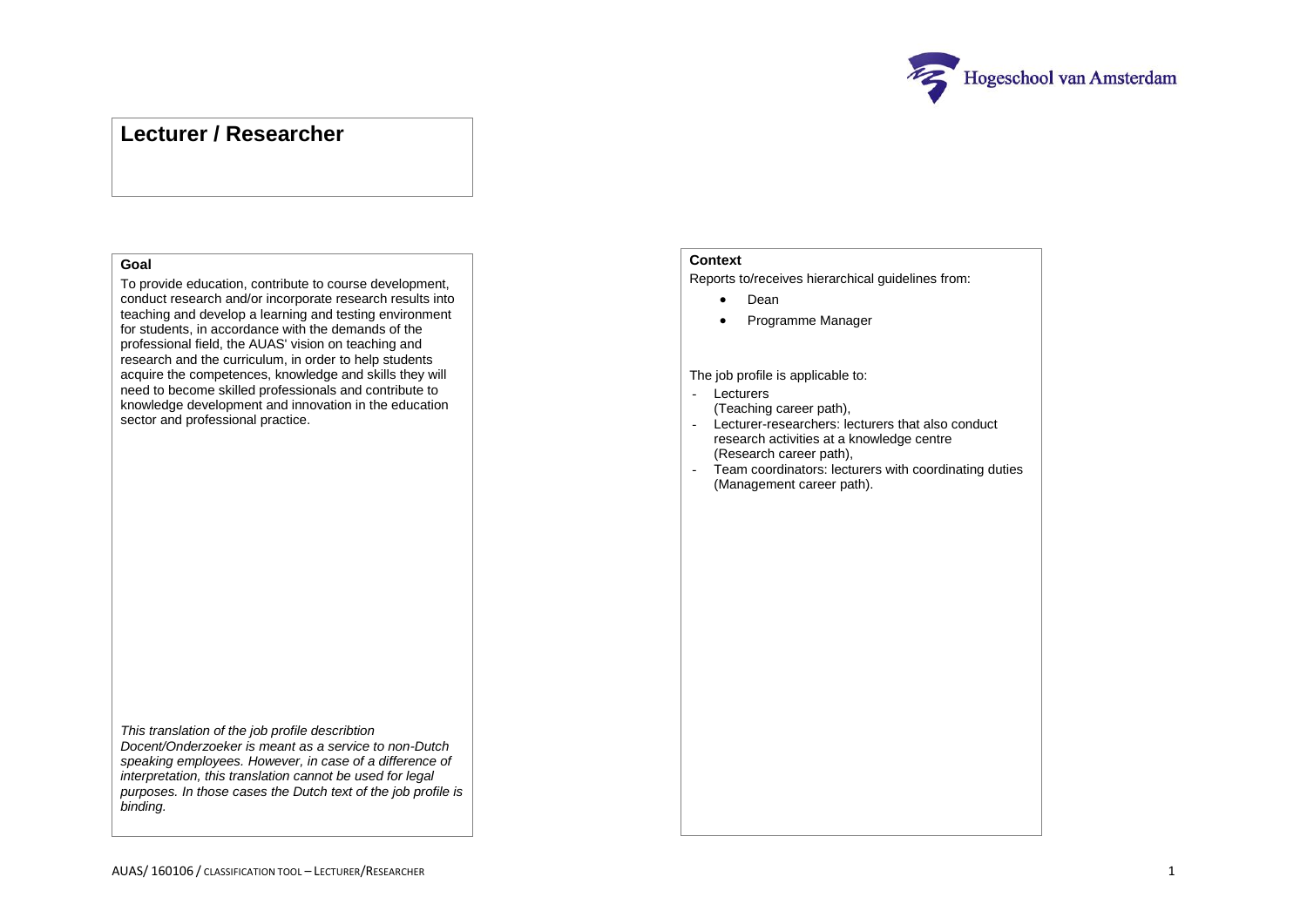

| <b>RESULT AREAS</b>                                                                                                                                                                                                  |                                                                                                                                                                                                                                                                                                                                                                                                       |                                                                                                                                                                                                                                                                                                                                                 |                                                                                                                                                                                                                                                                                                                                                                                                                                                                                                                                                                                                                                                                                                                                                                                                                                                                                                                                                                                                                                                                                                                                                                                                                                                                       |  |
|----------------------------------------------------------------------------------------------------------------------------------------------------------------------------------------------------------------------|-------------------------------------------------------------------------------------------------------------------------------------------------------------------------------------------------------------------------------------------------------------------------------------------------------------------------------------------------------------------------------------------------------|-------------------------------------------------------------------------------------------------------------------------------------------------------------------------------------------------------------------------------------------------------------------------------------------------------------------------------------------------|-----------------------------------------------------------------------------------------------------------------------------------------------------------------------------------------------------------------------------------------------------------------------------------------------------------------------------------------------------------------------------------------------------------------------------------------------------------------------------------------------------------------------------------------------------------------------------------------------------------------------------------------------------------------------------------------------------------------------------------------------------------------------------------------------------------------------------------------------------------------------------------------------------------------------------------------------------------------------------------------------------------------------------------------------------------------------------------------------------------------------------------------------------------------------------------------------------------------------------------------------------------------------|--|
| <b>Result</b><br><b>Main activity</b><br><b>Scope</b>                                                                                                                                                                |                                                                                                                                                                                                                                                                                                                                                                                                       |                                                                                                                                                                                                                                                                                                                                                 | <b>Example activities</b>                                                                                                                                                                                                                                                                                                                                                                                                                                                                                                                                                                                                                                                                                                                                                                                                                                                                                                                                                                                                                                                                                                                                                                                                                                             |  |
| <b>Course development</b>                                                                                                                                                                                            |                                                                                                                                                                                                                                                                                                                                                                                                       |                                                                                                                                                                                                                                                                                                                                                 |                                                                                                                                                                                                                                                                                                                                                                                                                                                                                                                                                                                                                                                                                                                                                                                                                                                                                                                                                                                                                                                                                                                                                                                                                                                                       |  |
| To contribute to further innovation<br>of the structure and teaching of<br>course components and the<br>didactic and substantive aspects<br>of course component<br>development, including testing<br>and assessment. | <b>Educational policy</b><br>Teaching and research<br>programme<br><b>Accreditation frameworks</b><br>Common ground with<br>other course<br>components<br>Policy on didactic<br>qualifications<br>Demands of the<br>professional field<br>Competences to be<br>acquired by students                                                                                                                   | Programme course<br>components that are<br>elaborated in terms of both<br>content and didactic<br>methods or fully elaborated<br>curricula that help the<br>student develop into a<br>novice professional                                                                                                                                       | Identify relevant developments in terms of both the professional field and teaching<br>and research, and incorporate these developments into proposals for educational<br>innovation<br>Develop, redevelop or update starting points, exit qualifications, learning objectives<br>and competences for a degree programme or components thereof<br>Contribute to the design, redesign and optimisation of education; conduct targeted<br>meetings with colleagues to discuss the quality of education and testing and<br>consequences to the degree programme; apply student evaluations and anchor<br>best practices<br>Develop formative tests and summative examinations, in constructive alignment<br>with the programme learning objectives<br>Provide an explicit description of the functional requirements for the teaching plan<br>and (digital/blended) learning environment, and coordinate these with other<br>aspects of the teaching and research programme<br>Prepare teaching materials and elaborate evidence-based improvements to course<br>components within the framework of a suitable blended learning environment<br>Embed the further development of students' evidence-based working methods and<br>research abilities in course components. |  |
| $\boldsymbol{2}$<br>Teaching (including the supervision and assessment of students)                                                                                                                                  |                                                                                                                                                                                                                                                                                                                                                                                                       |                                                                                                                                                                                                                                                                                                                                                 |                                                                                                                                                                                                                                                                                                                                                                                                                                                                                                                                                                                                                                                                                                                                                                                                                                                                                                                                                                                                                                                                                                                                                                                                                                                                       |  |
| To prepare and teach course<br>components, and supervise and<br>assess students.                                                                                                                                     | Programme plan<br>Teaching and<br><b>Examination Regulations</b><br>and testing policy<br>Specialised and/or<br>innovative knowledge<br>rooted in the professional<br>practice and/or applied<br>research<br>Defined standards for the<br>teaching and research<br>programme<br>Policy on didactic<br>qualifications<br>Assessment methods<br>developed and/or<br>approved by the degree<br>programme | Realisation of the<br>predetermined academic<br>objectives, enabling<br>students to acquire the<br>required competences<br>Valid, reliable and<br>transparent assessments<br>of the extent to which the<br>student has achieved the<br>desired level, and is<br>capable of completing the<br>degree programme within<br>the specified timeframe | Prepare and conduct class meetings for students, support and encourage students<br>in the process of acquiring the necessary knowledge and competences for their<br>field/profession<br>• Offer students supervision and coaching:<br>analyse students' entry level skills and knowledge as well as their<br>developmental and learning needs,<br>supervise students in the process of formulating learning objectives,<br>supervise work placements, assignments, research projects and final theses,<br>identify stagnation in the student's development and academic progress,<br>provide feedback<br>• Create a challenging learning environment and establish the conditions needed to<br>facilitate students' learning processes and stimulate self-management and<br>independent learning behaviour by applying didactic methods based on modern<br>educational technologies and demonstrating your subject-specific, pedagogical,<br>interpersonal and educational skills to both students and the organisation;<br>stimulate students to reflect on their own performance by leading by example                                                                                                                                                              |  |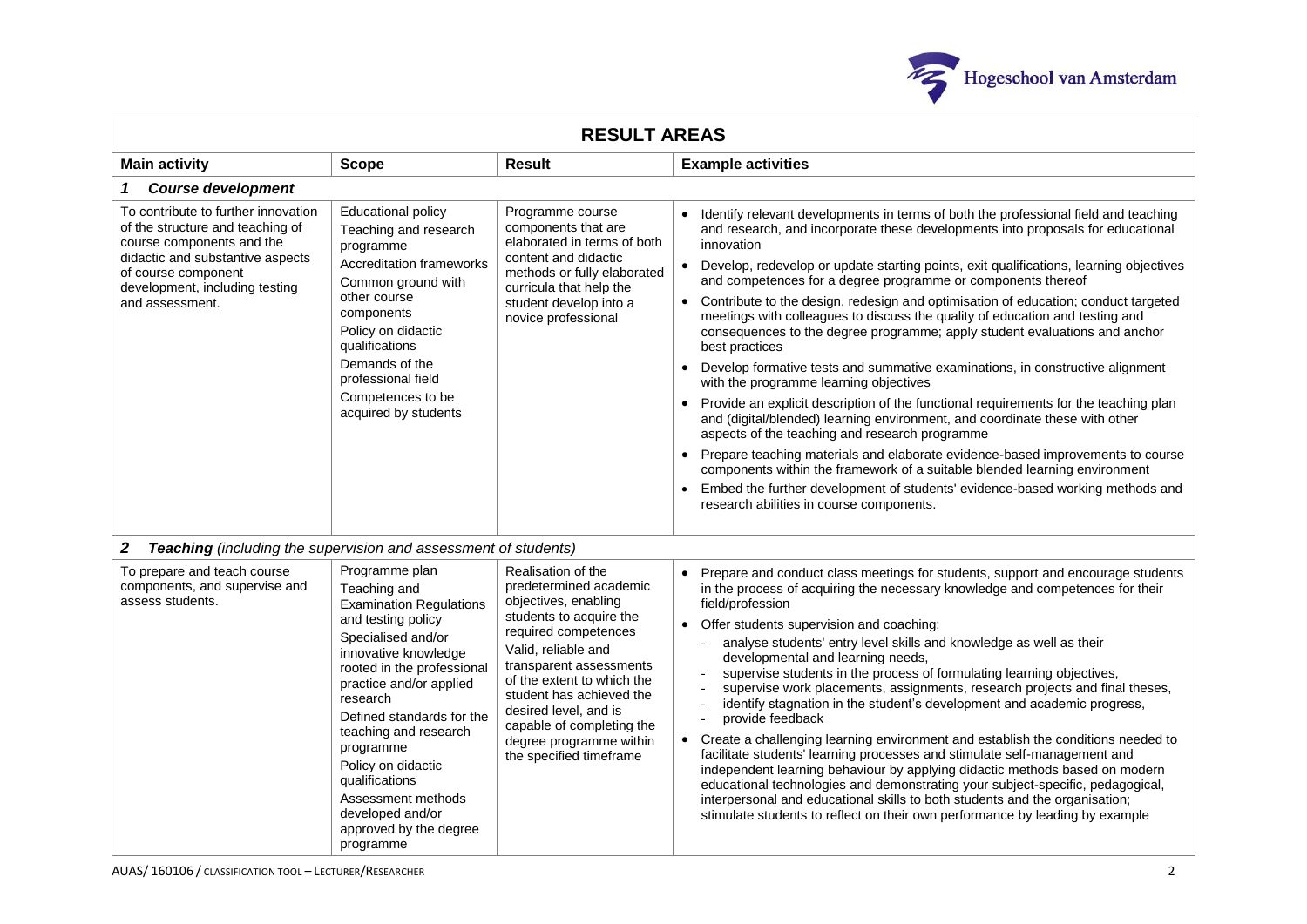

| <b>RESULT AREAS</b>                                                                                                                                                                                                                                                                                                                                                                                                                                                                                                                                                                                        |                                                                                                                                                                                  |                                                                                       |                                                                                                                                                                                                                                                                                                            |  |
|------------------------------------------------------------------------------------------------------------------------------------------------------------------------------------------------------------------------------------------------------------------------------------------------------------------------------------------------------------------------------------------------------------------------------------------------------------------------------------------------------------------------------------------------------------------------------------------------------------|----------------------------------------------------------------------------------------------------------------------------------------------------------------------------------|---------------------------------------------------------------------------------------|------------------------------------------------------------------------------------------------------------------------------------------------------------------------------------------------------------------------------------------------------------------------------------------------------------|--|
| <b>Main activity</b>                                                                                                                                                                                                                                                                                                                                                                                                                                                                                                                                                                                       | <b>Scope</b>                                                                                                                                                                     | Result                                                                                | <b>Example activities</b>                                                                                                                                                                                                                                                                                  |  |
|                                                                                                                                                                                                                                                                                                                                                                                                                                                                                                                                                                                                            |                                                                                                                                                                                  |                                                                                       | • Proactively manage on the basis of both (administrative and logistical) processes<br>and content, ensure the timely availability of study materials and assessments,<br>submit all administration relating to teaching and the teaching organisation<br>(including academic records) in a timely fashion |  |
|                                                                                                                                                                                                                                                                                                                                                                                                                                                                                                                                                                                                            |                                                                                                                                                                                  |                                                                                       | Administer and assess oral and (digital) written formative tests and summative<br>examinations                                                                                                                                                                                                             |  |
|                                                                                                                                                                                                                                                                                                                                                                                                                                                                                                                                                                                                            |                                                                                                                                                                                  |                                                                                       | Harmonise teaching activities with colleagues; reflect on the organisation of your<br>own work and team efforts and take action to improve these aspects in<br>collaboration with colleagues where necessary                                                                                               |  |
| <b>Curriculum evaluation</b><br>3                                                                                                                                                                                                                                                                                                                                                                                                                                                                                                                                                                          |                                                                                                                                                                                  |                                                                                       |                                                                                                                                                                                                                                                                                                            |  |
| To evaluate the organisation and                                                                                                                                                                                                                                                                                                                                                                                                                                                                                                                                                                           | Predetermined quality                                                                                                                                                            | Evaluation yields areas for                                                           | $\bullet$ Evaluate and $-$ where necessary $-$ adjust education and testing                                                                                                                                                                                                                                |  |
| provision of education (including<br>testing), and offer proposals on<br>potential improvements to didactic                                                                                                                                                                                                                                                                                                                                                                                                                                                                                                | criteria, curricular content<br>and objectives set out in<br>the curriculum and                                                                                                  | attention in terms of<br>educational improvement<br>Students are more                 | • Participate in internal working groups, provide input for internal working groups and<br>discussions relating to teaching evaluations                                                                                                                                                                    |  |
| methods and/or curriculum                                                                                                                                                                                                                                                                                                                                                                                                                                                                                                                                                                                  | testing programme<br>Programme profile                                                                                                                                           | effectively facilitated in the<br>process of achieving the<br>set learning objectives | Analyse the provision of education with students and colleagues<br>$\bullet$                                                                                                                                                                                                                               |  |
| content                                                                                                                                                                                                                                                                                                                                                                                                                                                                                                                                                                                                    |                                                                                                                                                                                  |                                                                                       | • Contribute to evaluation reports on the structure and teaching of curricular<br>components                                                                                                                                                                                                               |  |
|                                                                                                                                                                                                                                                                                                                                                                                                                                                                                                                                                                                                            |                                                                                                                                                                                  |                                                                                       | Provide information to assessment committees                                                                                                                                                                                                                                                               |  |
| <b>Student counselling</b><br>4                                                                                                                                                                                                                                                                                                                                                                                                                                                                                                                                                                            |                                                                                                                                                                                  |                                                                                       |                                                                                                                                                                                                                                                                                                            |  |
| To provide student counselling<br>Programmes offered by<br>The student has gained<br>services (including academic<br>the AUAS and partner<br>insight into his/her own<br>counselling, career counselling<br>personal development,<br>institutions such as the<br>and personal counselling)<br>UvA, AMC-UvA and VU<br>current competency levels<br>and the requisite<br>Amsterdam<br>standards, and is capable<br>Academic career policies<br>of making informed<br>Applicable requirements<br>decisions with regard to<br>for student counselling<br>his/her academic career<br>and the professional field |                                                                                                                                                                                  |                                                                                       | • Help students gain insight into their own potential, motivations and limitations<br>(insight into SWOT).                                                                                                                                                                                                 |  |
|                                                                                                                                                                                                                                                                                                                                                                                                                                                                                                                                                                                                            | Advise and supervise students in the process of preparing their personal<br>development plans, portfolios, etc. Apply the various supervision instruments on a<br>tailored basis |                                                                                       |                                                                                                                                                                                                                                                                                                            |  |
|                                                                                                                                                                                                                                                                                                                                                                                                                                                                                                                                                                                                            |                                                                                                                                                                                  |                                                                                       | Meet with students to discuss their study progress, study strategies, planning<br>schedule and study plans (excellence, work placement, minor programme)                                                                                                                                                   |  |
|                                                                                                                                                                                                                                                                                                                                                                                                                                                                                                                                                                                                            |                                                                                                                                                                                  |                                                                                       | • Promote study skills such as planning, learning how to study (study strategy) and<br>reflection. Contribute to integrated student counselling. Supervise student peer<br>review sessions                                                                                                                 |  |
|                                                                                                                                                                                                                                                                                                                                                                                                                                                                                                                                                                                                            |                                                                                                                                                                                  |                                                                                       | Inform, supervise, advise and refer students with study completion delays and<br>problems or questions regarding their academic or professional careers.                                                                                                                                                   |  |
|                                                                                                                                                                                                                                                                                                                                                                                                                                                                                                                                                                                                            |                                                                                                                                                                                  |                                                                                       | • Play a facilitative and supportive role in order to help students perform optimally to<br>the best of their abilities. Encourage students to take responsibility and carry out<br>activities as a part of their personal development and academic and professional<br>careers                            |  |
|                                                                                                                                                                                                                                                                                                                                                                                                                                                                                                                                                                                                            |                                                                                                                                                                                  |                                                                                       | Evaluate and submit proposals towards the improvement of academic career<br>counselling policies and student counselling                                                                                                                                                                                   |  |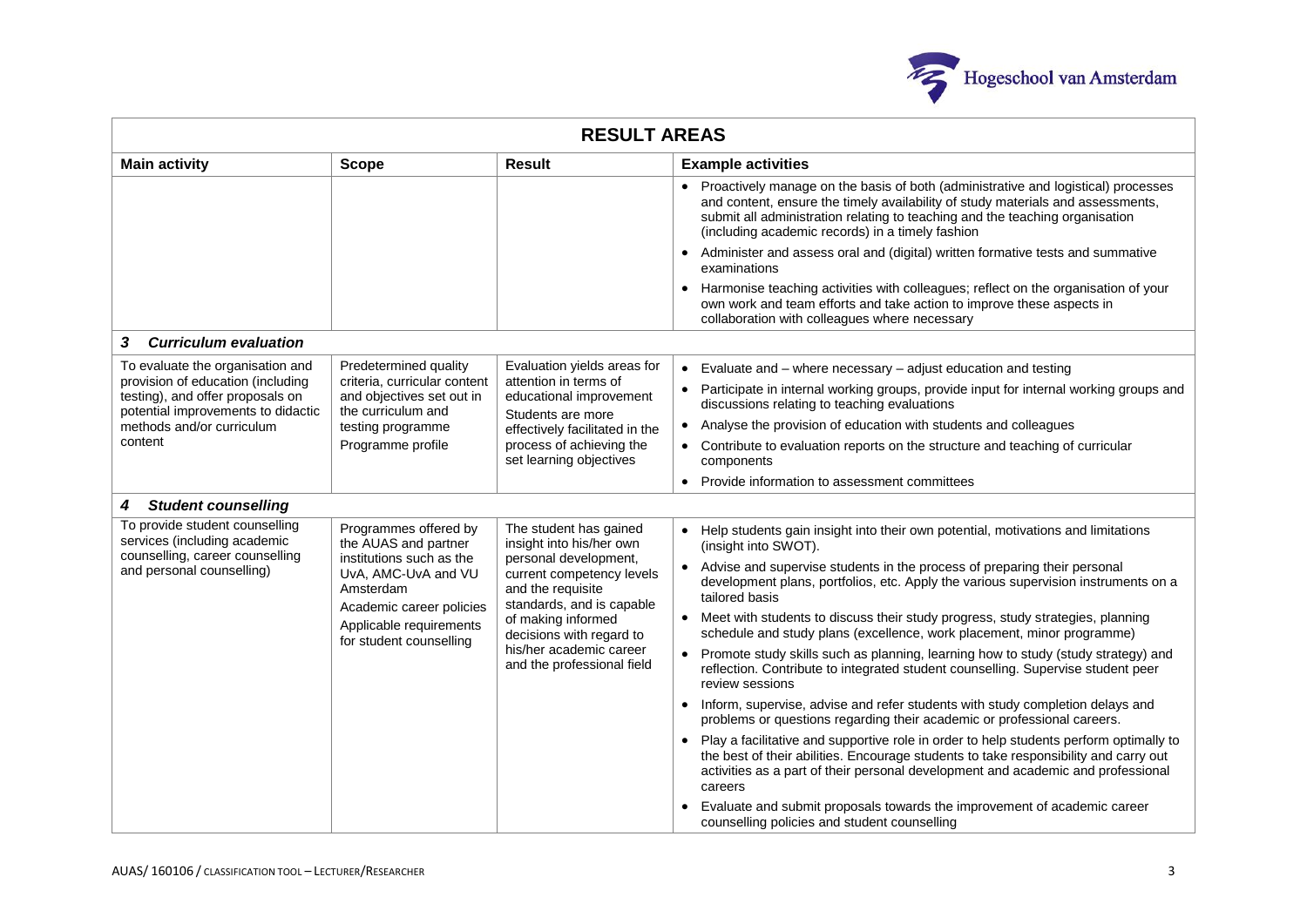

| <b>RESULT AREAS</b>                                                                                                                                                                                                                                                             |                                                                                           |                                                                                                                                                                                                                                               |                                                                                                                                                                                                                                                                                                                                                                                                                                                                                                                                                                                                                                                                                                                                                                                                                                                                                                                   |  |
|---------------------------------------------------------------------------------------------------------------------------------------------------------------------------------------------------------------------------------------------------------------------------------|-------------------------------------------------------------------------------------------|-----------------------------------------------------------------------------------------------------------------------------------------------------------------------------------------------------------------------------------------------|-------------------------------------------------------------------------------------------------------------------------------------------------------------------------------------------------------------------------------------------------------------------------------------------------------------------------------------------------------------------------------------------------------------------------------------------------------------------------------------------------------------------------------------------------------------------------------------------------------------------------------------------------------------------------------------------------------------------------------------------------------------------------------------------------------------------------------------------------------------------------------------------------------------------|--|
| <b>Main activity</b><br><b>Result</b><br><b>Example activities</b><br><b>Scope</b>                                                                                                                                                                                              |                                                                                           |                                                                                                                                                                                                                                               |                                                                                                                                                                                                                                                                                                                                                                                                                                                                                                                                                                                                                                                                                                                                                                                                                                                                                                                   |  |
| 5<br>Knowledge partner in the field                                                                                                                                                                                                                                             |                                                                                           |                                                                                                                                                                                                                                               |                                                                                                                                                                                                                                                                                                                                                                                                                                                                                                                                                                                                                                                                                                                                                                                                                                                                                                                   |  |
| To communicate and publish<br>knowledge of the own<br>field/research<br>area/specialisation/practice-based<br>evidence methods, both internally<br>and externally, and maintain,<br>expand and capitalise on contacts<br>with the professional field and<br>other stakeholders. | Programme plan<br>Teaching and research<br>programme<br>Client requirements               | Contributes to the degree<br>programme's public<br>positioning<br>Contributes to the<br>dissemination of<br>specialist/professional<br>and/or practice-oriented<br>scientific knowledge, both<br>within the programme and<br>broader society. | Establish and maintain contacts with the business sector, research institutions or<br>$\bullet$<br>other relevant institutions; serve as a contact person; participate in various internal<br>and external consultative structures, represent the degree programme in relevant<br>media and bodies<br>Initiate/identify opportunities for new collaborations or commissioned assignments<br>$\bullet$<br>or research assignments<br>Maintain relationships with alumni<br>$\bullet$<br>Prepare and organise or contribute to the preparation and organisation of<br>events/meetings centred around the exchange of knowledge, hold presentations,<br>lectures, workshops, etc.<br>Contribute to the publication of research in professional journals, general and<br>$\bullet$<br>scientific publications and other media<br>Translate and incorporate research results into course components<br>$\bullet$       |  |
| <b>Research planning and preparation (variant)</b><br>6                                                                                                                                                                                                                         |                                                                                           |                                                                                                                                                                                                                                               |                                                                                                                                                                                                                                                                                                                                                                                                                                                                                                                                                                                                                                                                                                                                                                                                                                                                                                                   |  |
| To prepare research proposals<br>and working hypotheses,<br>determine research methods and<br>monitor the progress of one's own<br>research project                                                                                                                             | Research programme<br>Knowledge Centre<br>guidelines<br>Client wishes and<br>requirements | Approved research plan<br>ready for implementation                                                                                                                                                                                            | Explore existing methodologies and literature<br>$\bullet$<br>Define scope of the subject and theoretical framework<br>$\bullet$<br>Coordinate the research question, objective and working hypothesis with the<br>$\bullet$<br>Professor or Senior Lecturer-researcher<br>Select research methodology or methodologies and target group(s)<br>$\bullet$<br>Exchange knowledge with fellow researchers and experts on the relevant subject<br>$\bullet$<br>Make agreements with target groups and stakeholders<br>$\bullet$                                                                                                                                                                                                                                                                                                                                                                                       |  |
| 7 Research execution (variant)                                                                                                                                                                                                                                                  |                                                                                           |                                                                                                                                                                                                                                               |                                                                                                                                                                                                                                                                                                                                                                                                                                                                                                                                                                                                                                                                                                                                                                                                                                                                                                                   |  |
| To gather, analyse and interpret<br>research data, prepare reports<br>and elaborations in various<br>publications.                                                                                                                                                              | Research Plan<br>Formulated criteria<br>Protocols                                         | Resolution of the project's<br>research question<br>Contributes to the<br>development of applied<br>scientific knowledge and<br>insights within a specific<br>research area                                                                   | Conduct literature reviews and field studies, visit symposia and conferences and<br>$\bullet$<br>meetings with experts on the relevant subject; contribute knowledge to the<br>research projects of others working within the knowledge centre<br>Elaborate the research question and working hypotheses and specify the requisite<br>research data, research methods and target groups in greater detail<br>Assess the quality of the collected research data<br>Record data in a research report and elaborate in publications<br>$\bullet$<br>Maintain and adjust research methods and research tools<br>$\bullet$<br>Periodically discuss research results with fellow researchers and professor<br>$\bullet$<br>Exchange knowledge with national and international research colleagues and<br>experts in the relevant subject<br>• Provide accountability for the manner in which the research was conducted |  |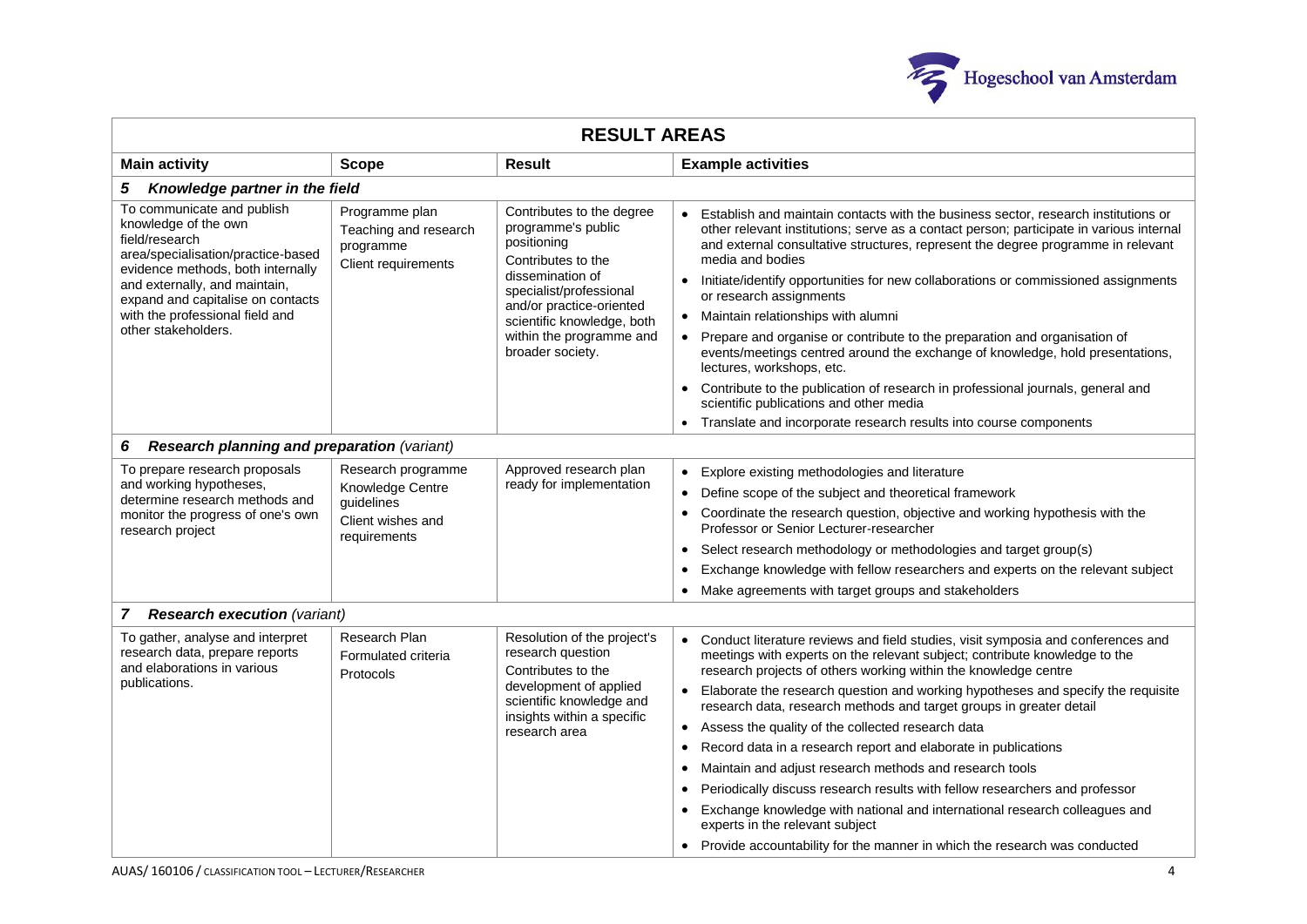

| <b>RESULT AREAS</b>                                                                                                                                                                                                                                                                                                                                                                                                                                                                                                                                                                                                                                                          |                                                                                                                                                                                  |                                                                                                                                                                                                                                                                                                                                                                                                                   |                                                                                                                                                                                                                                                                                                                                                                                                                                                                                                                                                                                                                                                                                                                                              |  |
|------------------------------------------------------------------------------------------------------------------------------------------------------------------------------------------------------------------------------------------------------------------------------------------------------------------------------------------------------------------------------------------------------------------------------------------------------------------------------------------------------------------------------------------------------------------------------------------------------------------------------------------------------------------------------|----------------------------------------------------------------------------------------------------------------------------------------------------------------------------------|-------------------------------------------------------------------------------------------------------------------------------------------------------------------------------------------------------------------------------------------------------------------------------------------------------------------------------------------------------------------------------------------------------------------|----------------------------------------------------------------------------------------------------------------------------------------------------------------------------------------------------------------------------------------------------------------------------------------------------------------------------------------------------------------------------------------------------------------------------------------------------------------------------------------------------------------------------------------------------------------------------------------------------------------------------------------------------------------------------------------------------------------------------------------------|--|
| <b>Main activity</b>                                                                                                                                                                                                                                                                                                                                                                                                                                                                                                                                                                                                                                                         | <b>Scope</b>                                                                                                                                                                     | Result                                                                                                                                                                                                                                                                                                                                                                                                            | <b>Example activities</b>                                                                                                                                                                                                                                                                                                                                                                                                                                                                                                                                                                                                                                                                                                                    |  |
| Supervision of applied research projects<br>8                                                                                                                                                                                                                                                                                                                                                                                                                                                                                                                                                                                                                                |                                                                                                                                                                                  |                                                                                                                                                                                                                                                                                                                                                                                                                   |                                                                                                                                                                                                                                                                                                                                                                                                                                                                                                                                                                                                                                                                                                                                              |  |
| To supervise Bachelor's students'<br>learning process over the course<br>of their research activities                                                                                                                                                                                                                                                                                                                                                                                                                                                                                                                                                                        | Teaching and<br>research programme<br>Specified student<br>learning objectives, study<br>loads, standards and exit<br>qualifications                                             | Realisation of the set<br>learning goals in terms of<br>students' knowledge,<br>insight, competences,<br>skills and attitudes                                                                                                                                                                                                                                                                                     | Provide support and discuss progress over the course of research activities<br>Provide explanations, advice and information on research assignments and<br>projects<br>Provide input for assessment purposes<br>$\bullet$<br>Monitor the quality of student research projects                                                                                                                                                                                                                                                                                                                                                                                                                                                                |  |
| 9<br>Knowledge, quality and process improvement (variant)                                                                                                                                                                                                                                                                                                                                                                                                                                                                                                                                                                                                                    |                                                                                                                                                                                  |                                                                                                                                                                                                                                                                                                                                                                                                                   |                                                                                                                                                                                                                                                                                                                                                                                                                                                                                                                                                                                                                                                                                                                                              |  |
| <b>Higher Education and</b><br>To contribute to the improvement<br>Structural knowledge,<br>of knowledge, quality and<br>Research Act and NVAO<br>quality and process<br>(Accreditation<br>improvements are<br>processes<br>Organisation of the<br>anchored in the<br>Netherlands and<br>programme team, so as to<br>Flanders) and VKO<br>reflect relevant<br>(Validation committee for<br>developments and<br>research quality<br>requirements<br>and the professional field<br>assurance) frameworks<br>Organise and conduct audits<br>Existing and approved<br>quality systems<br>Policy, procedures and<br>guidelines<br>Internal and external<br>developments and needs |                                                                                                                                                                                  | Schedule and conduct teaching evaluations<br>Identify any bottlenecks, capitalise on opportunities for improvement<br>Provide advice on the development and implementation of quality assurance<br>systems, and contribute to their development and improvement<br>Facilitate knowledge sharing and peer reviews within the team<br>Prepare an improvement plan on the basis of feedback from students, employees |                                                                                                                                                                                                                                                                                                                                                                                                                                                                                                                                                                                                                                                                                                                                              |  |
| 10 Doctoral research (variant)                                                                                                                                                                                                                                                                                                                                                                                                                                                                                                                                                                                                                                               |                                                                                                                                                                                  |                                                                                                                                                                                                                                                                                                                                                                                                                   |                                                                                                                                                                                                                                                                                                                                                                                                                                                                                                                                                                                                                                                                                                                                              |  |
| To conduct doctoral research                                                                                                                                                                                                                                                                                                                                                                                                                                                                                                                                                                                                                                                 | Supervisor chair<br>Scientific criteria<br>Prior agreements<br>between the principal<br>supervisor and co-<br>supervisor, programme<br>manager and lecturer-<br>doctoral student | Contributes to the<br>development of applied<br>scientific knowledge and<br>insights within a specific<br>research area,<br>substantiated by the<br>completion of a thesis<br>within a predetermined<br>timeframe.                                                                                                                                                                                                | Explore and determine the scope of the subject and theoretical framework; submit<br>a research proposal<br>Formulate a research question and working hypotheses, and determine the<br>relevant research methods and target groups; submit a research plan<br>Determine the expected expenditures in aid of the research project; submit<br>proposal for research budget<br>Gather, analyse and interpret empirical and theoretical research data<br>Supervise research support staff, issue assignments and instructions<br>Support students in the execution of sub-research projects<br>$\bullet$<br>Publish results; research publication<br>$\bullet$<br>Write a thesis, in consultation with the principal supervisor and co-supervisor |  |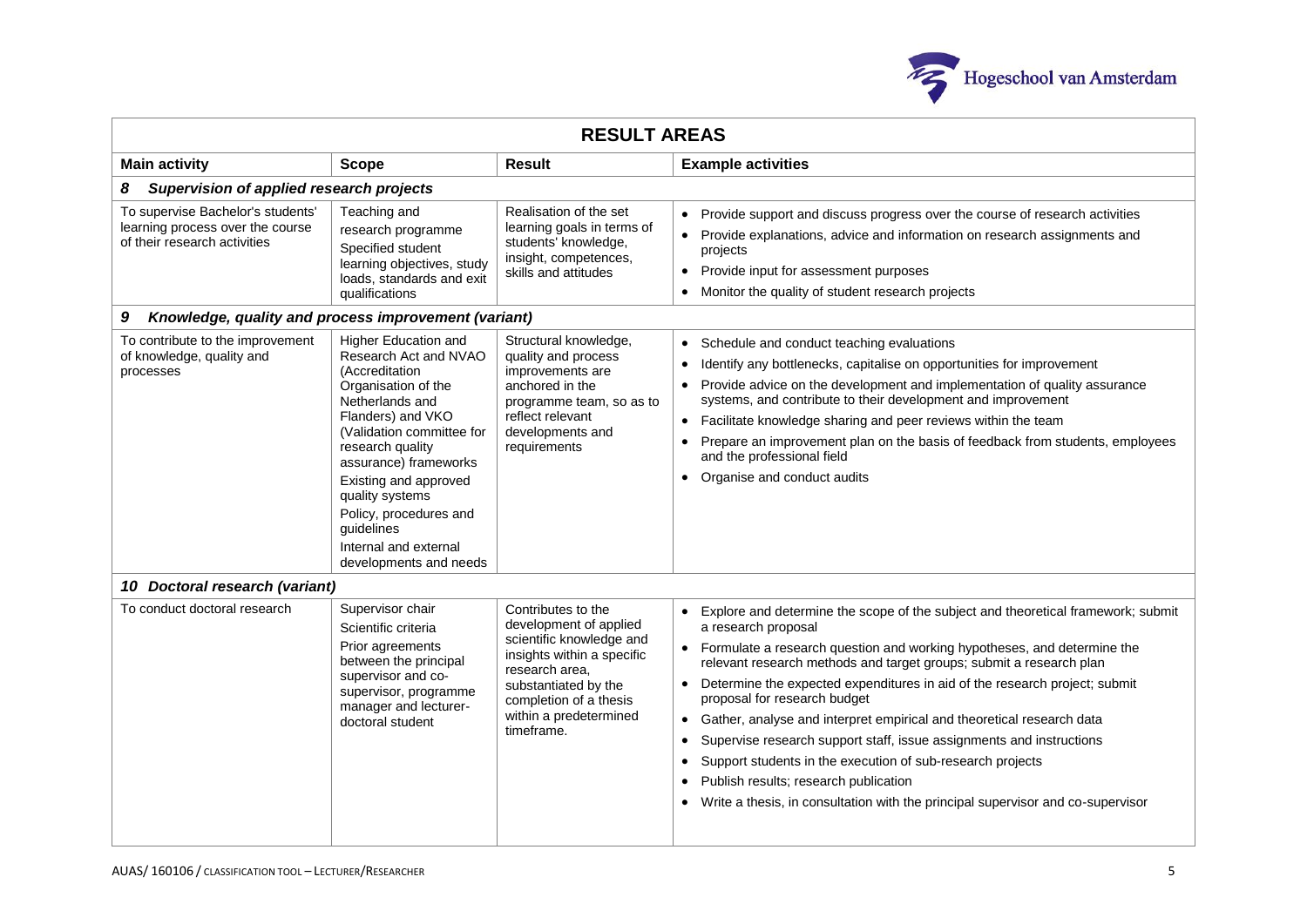

| <b>RESULT AREAS</b>                                                                                                          |                                                                                                                                   |                                                                            |                                                                                                                                                                                                                                                                                                                                                                                                                                                                                                                                                                                                                                                                                                                                                                                                                                                                                                                                                                                                                                                                                                                  |  |
|------------------------------------------------------------------------------------------------------------------------------|-----------------------------------------------------------------------------------------------------------------------------------|----------------------------------------------------------------------------|------------------------------------------------------------------------------------------------------------------------------------------------------------------------------------------------------------------------------------------------------------------------------------------------------------------------------------------------------------------------------------------------------------------------------------------------------------------------------------------------------------------------------------------------------------------------------------------------------------------------------------------------------------------------------------------------------------------------------------------------------------------------------------------------------------------------------------------------------------------------------------------------------------------------------------------------------------------------------------------------------------------------------------------------------------------------------------------------------------------|--|
| <b>Main activity</b>                                                                                                         | <b>Scope</b>                                                                                                                      | <b>Result</b>                                                              | <b>Example activities</b>                                                                                                                                                                                                                                                                                                                                                                                                                                                                                                                                                                                                                                                                                                                                                                                                                                                                                                                                                                                                                                                                                        |  |
| 11 Project management (variant)                                                                                              |                                                                                                                                   |                                                                            |                                                                                                                                                                                                                                                                                                                                                                                                                                                                                                                                                                                                                                                                                                                                                                                                                                                                                                                                                                                                                                                                                                                  |  |
| To set up and/or manage projects                                                                                             | Assignment<br>specifications<br>Employee's own<br>discipline/field                                                                | Project objectives<br>achieved efficiently and<br>effectively              | Formulate project objectives and develop a project structure and planning<br>$\bullet$<br>schedule<br>Manage and coordinate project execution<br>Communicate and generate support for the project<br>$\bullet$<br>Report on the progress of project execution and evaluate the final results after the<br>agreed period(s) has ended<br>Ensure the project is coordinated with other work fields<br>$\bullet$                                                                                                                                                                                                                                                                                                                                                                                                                                                                                                                                                                                                                                                                                                    |  |
| 12 Project coordination and team cooperation                                                                                 |                                                                                                                                   |                                                                            |                                                                                                                                                                                                                                                                                                                                                                                                                                                                                                                                                                                                                                                                                                                                                                                                                                                                                                                                                                                                                                                                                                                  |  |
| To actively participate in a lecturer<br>team and/or coordinate the<br>implementation of teaching and<br>research components | Teaching and research<br>programme<br>Assigned powers and<br>guidelines                                                           | Realisation of academic<br>objectives                                      | Actively participate in the team and project team, participate in consultations and<br>activities within the team and knowledge centre<br>Ensure that teaching and research programmes are academically feasible and<br>hold consultations on this aspect with the relevant bodies<br>Discuss the content, structure and teaching method of a curriculum component<br>Support the implementation process and provide feedback in order to achieve<br>further improvements                                                                                                                                                                                                                                                                                                                                                                                                                                                                                                                                                                                                                                        |  |
|                                                                                                                              |                                                                                                                                   |                                                                            | Inform staff of the objectives and results to be achieved                                                                                                                                                                                                                                                                                                                                                                                                                                                                                                                                                                                                                                                                                                                                                                                                                                                                                                                                                                                                                                                        |  |
| 13 Functional supervision (variant)                                                                                          |                                                                                                                                   |                                                                            |                                                                                                                                                                                                                                                                                                                                                                                                                                                                                                                                                                                                                                                                                                                                                                                                                                                                                                                                                                                                                                                                                                                  |  |
| To provide functional supervision<br>to department staff                                                                     | <b>Faculty Plan</b><br>The institution's HRM<br>policy<br>Assigned powers and<br>guidelines<br>Result agreements with<br>the team | The more effective,<br>efficient and high-quality<br>performance of duties | Ensure optimal team performance and the realisation of team objectives<br>$\bullet$<br>Provide advice on the recruitment and selection of staff members<br>Implement performance and assessment policies; conduct annual consultations<br>and career interviews with employees<br>Enforce absenteeism and health and safety policies within the team<br>Issue assignments and instructions to employees and monitor the progress and<br>quality of execution; help employees to develop their talents and professional skills<br>Take stock of the required expertise, and formulate proposals for a training<br>programme, team development plan and team professionalisation plan<br>Elaborate scenarios into staffing establishment planning<br>Analyse timetable information; arrange for replacement staff in the event of illness<br>and train temporary and/or new staff members<br>Oversee the implementation and evaluation of educational logistics processes<br>Prepare a deployment planning schedule based on the available qualities of the<br>team and draft annual plan, with evaluation moments |  |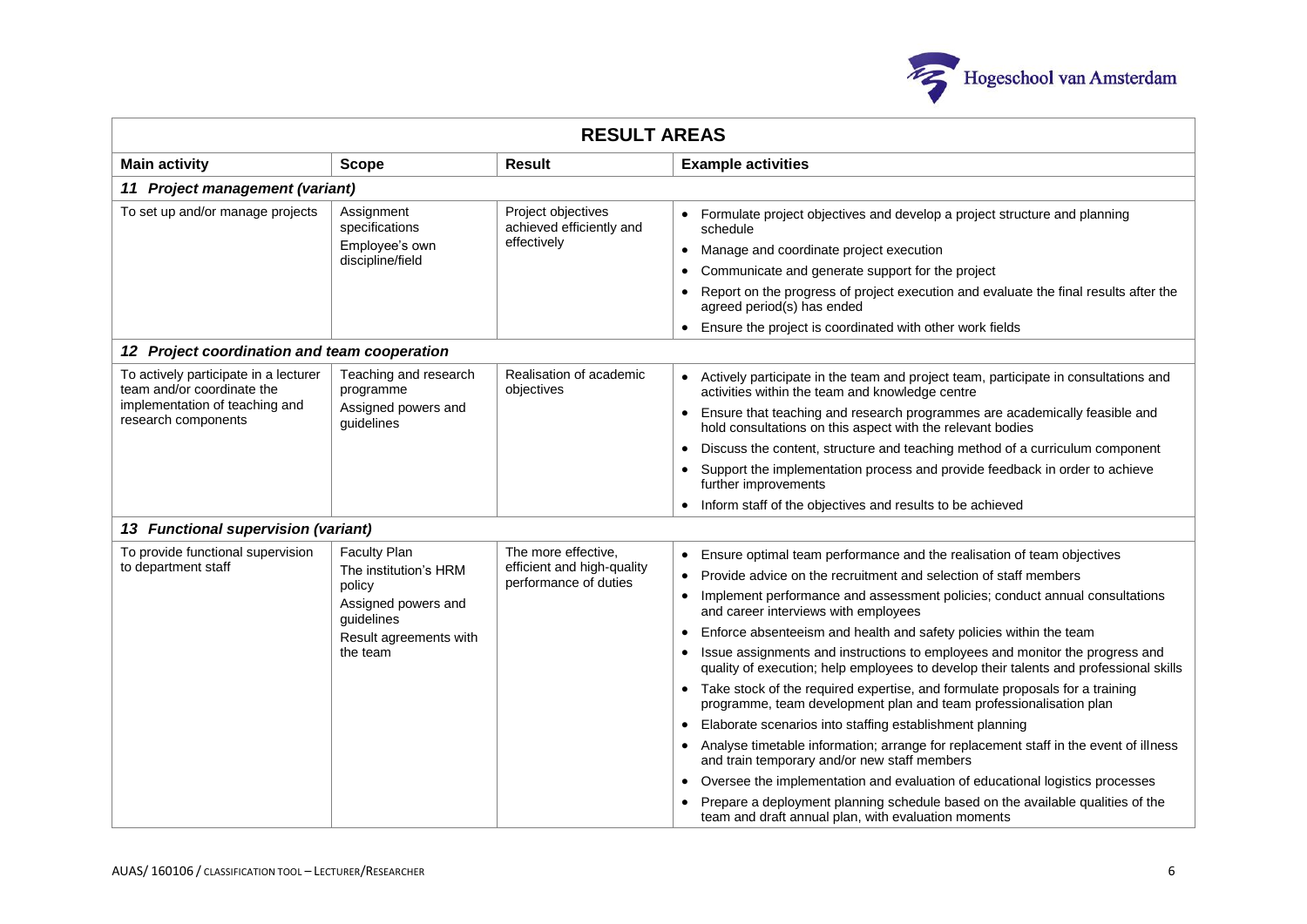

# **Classification criteria for Lecturer/Researcher**

| <b>Job level</b>                                          | Lecturer/Researcher 1                                                                                                                                                                                    | Lecturer/Researcher 2                                                                                                                                                               | Lecturer/Researcher 3                                                                                                                   |
|-----------------------------------------------------------|----------------------------------------------------------------------------------------------------------------------------------------------------------------------------------------------------------|-------------------------------------------------------------------------------------------------------------------------------------------------------------------------------------|-----------------------------------------------------------------------------------------------------------------------------------------|
| <b>Classification</b><br>criteria                         | (scale 12)                                                                                                                                                                                               | (scale 11)                                                                                                                                                                          | (scale 10)                                                                                                                              |
| <b>Course development</b><br>and knowledge<br>integration | Oversees the development and innovation of major<br>cohesive components of the curriculum (such as the<br>first year of a degree programme, part-time/dual<br>programme, minor, Master's).               | Develops multiple course components, taking into<br>consideration their relationship to other<br>disciplines within the curriculum.                                                 | Develops one or more course components taking<br>into consideration their relationship to other<br>courses within one's own discipline. |
|                                                           | Integrates internal and external developments into<br>major cohesive curricular components, ensuring<br>continued alignment with the professional practice and<br>institution-wide developments.         |                                                                                                                                                                                     |                                                                                                                                         |
|                                                           | Develops a suitable teaching organisation.                                                                                                                                                               |                                                                                                                                                                                     |                                                                                                                                         |
| <b>Teaching</b>                                           | Prepares and teaches multiple courses, in which<br>explicit account is taken of student input and cohesion<br>with other components of the curriculum, research<br>programmes and relevant developments. | Prepares and teaches multiple courses, in which<br>explicit account is taken of student input and<br>cohesion with other components of the<br>curriculum, research programme and/or | Prepares and teaches existing conventional course<br>components.                                                                        |
|                                                           | This will require a lecturer with extensive experience,<br>including in-depth knowledge of the cohesion within a<br>field of knowledge and/or highly specialist knowledge<br>of the professional field.  | developments.                                                                                                                                                                       | Incorporates research developments into teaching.                                                                                       |
|                                                           | Develops an approach to the supervision of students<br>in their learning process.<br>Also see Lecturer/Researcher 2                                                                                      | Selects didactic and technical resources that best<br>reflect the learning goals of the relevant course<br>component.                                                               | Applies existing didactic methods (including digital<br>methods and resources).                                                         |
|                                                           |                                                                                                                                                                                                          | Holds lectures for large groups of students<br>(various target groups).                                                                                                             |                                                                                                                                         |
| <b>Student supervision</b><br>and assessment              | Supervises Bachelor's students in their learning<br>process and research activities during all phases of<br>the degree programme, especially the graduation<br>period.                                   | Supervises Bachelor's students in their learning<br>process and research activities during all phases<br>of the degree programme.                                                   | Supervises Bachelor's students in their learning<br>process, including the introduction of research<br>theory and methods.              |
| Also see next page!                                       | Supervises Master's students, including supervision<br>on research activities.                                                                                                                           |                                                                                                                                                                                     |                                                                                                                                         |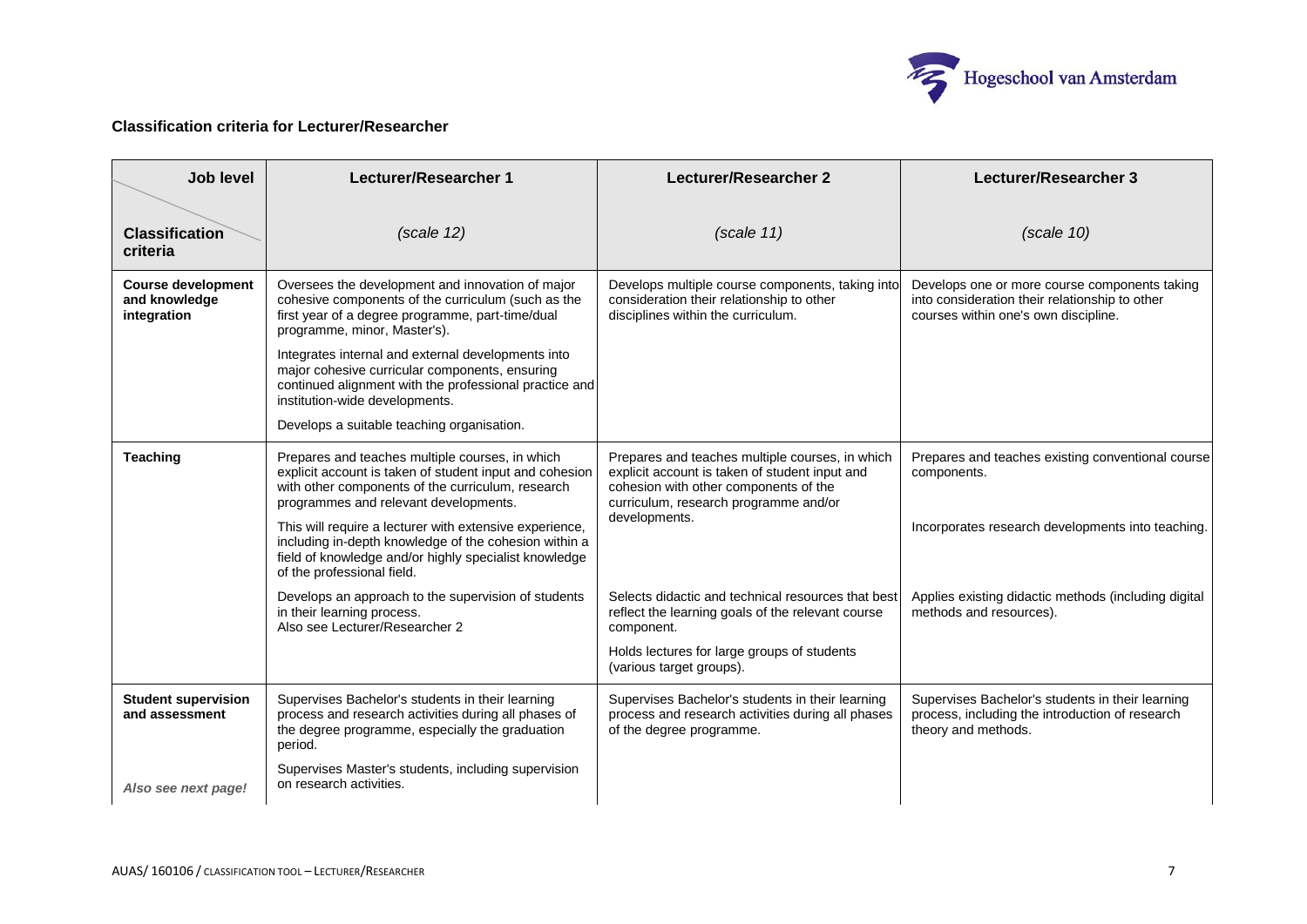

| Job level                                           | Lecturer/Researcher 1                                                                                                                                                                                                                                                                                          | Lecturer/Researcher 2                                                                                                                                                                                                          | Lecturer/Researcher 3                                                                                                                                                                              |
|-----------------------------------------------------|----------------------------------------------------------------------------------------------------------------------------------------------------------------------------------------------------------------------------------------------------------------------------------------------------------------|--------------------------------------------------------------------------------------------------------------------------------------------------------------------------------------------------------------------------------|----------------------------------------------------------------------------------------------------------------------------------------------------------------------------------------------------|
| <b>Classification</b><br>criteria                   | (scale 12)                                                                                                                                                                                                                                                                                                     | (scale 11)                                                                                                                                                                                                                     | (scale 10)                                                                                                                                                                                         |
| <b>Student supervision</b><br>and assessment, cont. | See Lecturer/Researcher 2                                                                                                                                                                                                                                                                                      | Develops a method of supervising and evaluating<br>student work that is best suited to the<br>predetermined learning goals and teaching<br>methods as well as the students' phase in the<br>curriculum.                        | Conducts student assessments, including various<br>integrated testing methods.                                                                                                                     |
| Development of<br>assessment<br>programme           | Develops an assessment programme that reflects the<br>programme's curriculum and exit level, and contributes<br>to the realisation of institutional assessment policies.<br>Monitors the quality of the assessment programme.                                                                                  | Develops integrated test formats, such as basic<br>or complex project assignments, research<br>assignments, work placement and practical<br>assignments, the final thesis, portfolio<br>assessments and behaviour assessments. | Develops basic test formats, such as open and<br>closed questions, progress tests, essays, case<br>tests, skills tests, reflective assignments, peer<br>assessments and basic project assignments. |
| Knowledge partner in<br>the field                   | Serves as a national and internal point of<br>contact/adviser/role model in relation to the<br>field/research area/specialisation/practice-based<br>evidence methods. Holds internal and external<br>presentations, workshops and lectures within the<br>broader framework of multidisciplinary collaboration. | Serves as a point of contact/adviser/role model<br>(within the Netherlands) and holds internal and<br>external presentations, workshops and lectures<br>within the circle of peers.                                            | Contributes to and/or holds presentations,<br>workshops and lectures within the circle of peers.                                                                                                   |
|                                                     | Chairs and/or plays a key role in various consultations<br>and collaborations with internal and external parties.                                                                                                                                                                                              | Participates in various forms of consultation and<br>collaboration with internal and external parties.                                                                                                                         |                                                                                                                                                                                                    |
|                                                     | Has access to a large network of professional contacts<br>in the field, initiate collaborations in relevant areas.                                                                                                                                                                                             | Has access to a large network of professional<br>contacts in the field, maintains collaborative<br>relationships in relevant areas.                                                                                            |                                                                                                                                                                                                    |
|                                                     | Contributes to the development of publications and/or<br>evaluation of current developments, perspectives on<br>and knowledge of education/research/own field of<br>study/media specialisations (professional journals,<br>television, etc.)                                                                   |                                                                                                                                                                                                                                |                                                                                                                                                                                                    |
|                                                     | See Lecturer/Researcher 2. Makes an essential<br>contribution towards future-proof education.                                                                                                                                                                                                                  | Contributes to the implementation of profession-<br>alisation processes within the organisation.                                                                                                                               |                                                                                                                                                                                                    |
|                                                     | Actively capitalises on opportunities to conduct (or<br>contribute to) general and consultancy-based external<br>assignments.                                                                                                                                                                                  | Identifies opportunities for and conducts (or<br>contributes to) general and consultancy-based<br>external assignments.                                                                                                        |                                                                                                                                                                                                    |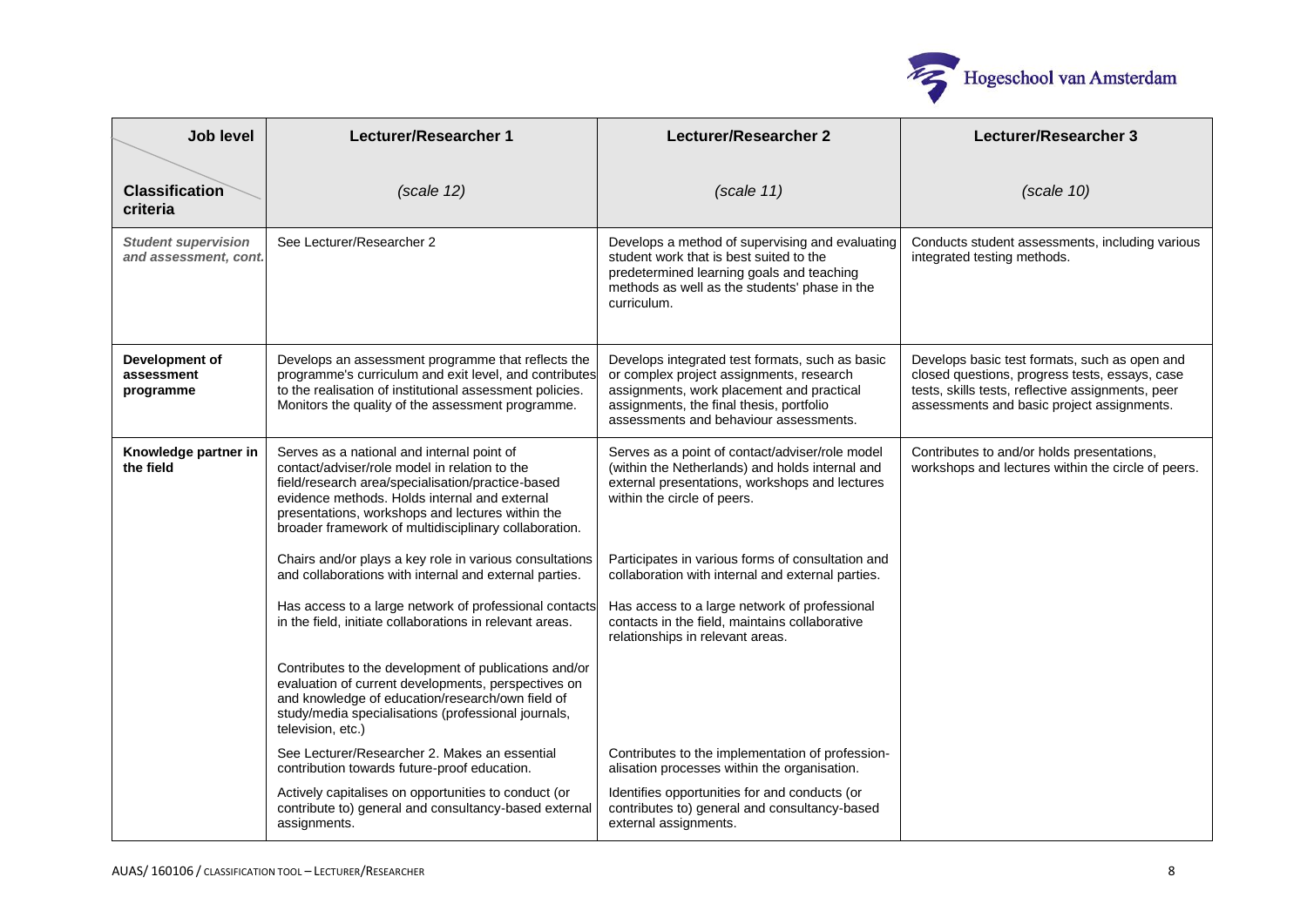

| Job level                                           | Lecturer/Researcher 1                                                                                                                                                                                                                                                     | Lecturer/Researcher 2                                                                                                                                                                 | Lecturer/Researcher 3                                                                                                                     |
|-----------------------------------------------------|---------------------------------------------------------------------------------------------------------------------------------------------------------------------------------------------------------------------------------------------------------------------------|---------------------------------------------------------------------------------------------------------------------------------------------------------------------------------------|-------------------------------------------------------------------------------------------------------------------------------------------|
| <b>Classification</b><br>criteria                   | (scale 12)                                                                                                                                                                                                                                                                | (scale 11)                                                                                                                                                                            | (scale 10)                                                                                                                                |
| <b>Applied research</b>                             | Independently conducts research within a broad or<br>specialised research area, in aid of the professional<br>field.<br>Prepares and oversees implementation of a large-<br>scale research project.                                                                       | Independently conducts research in aid of the<br>professional field.                                                                                                                  | Conducts supervised research in aid of the<br>professional field, working on the basis of a<br>predefined and approved research proposal. |
|                                                     | Initiates, acquires and provides accountability for<br>funding through the second and third flow of funds.                                                                                                                                                                | Contributes to the acquisition of funding from the<br>second and third flow of funds.                                                                                                 |                                                                                                                                           |
| <b>Project coordination</b><br>and team cooperation | Assumes a clear supervisory role within the team and<br>contributes substantial input to and/or assumes<br>substantial responsibility for the organisation of all or<br>many subjects, such as a phase, specialisation or<br>graduation specialisation of the curriculum. | Works together in a team and assumes clear<br>responsibility for the organisational duties<br>relevant to multiple subjects, over multiple years<br>and involving several colleagues. | Works together in a team and assumes<br>responsibility for the organisational duties inherent<br>to his/her own academic field.           |
|                                                     | And/or:                                                                                                                                                                                                                                                                   | And/or:                                                                                                                                                                               |                                                                                                                                           |
|                                                     | Manages project teams working to realise extensive<br>educational innovations or large-scale research<br>projects within a set framework.                                                                                                                                 | Manages project teams working to realise<br>extensive educational innovations and<br>improvements or research projects within a set<br>framework.                                     |                                                                                                                                           |
|                                                     | See Lecturer/Researcher 2                                                                                                                                                                                                                                                 | Coaches less experienced colleagues<br>(professionalisation).                                                                                                                         |                                                                                                                                           |
| <b>Functional</b><br>supervision                    | Provides functional supervision to lecturers, practical<br>training instructors, teaching/research staff, students<br>and assistants.                                                                                                                                     | Not applicable                                                                                                                                                                        | Not applicable                                                                                                                            |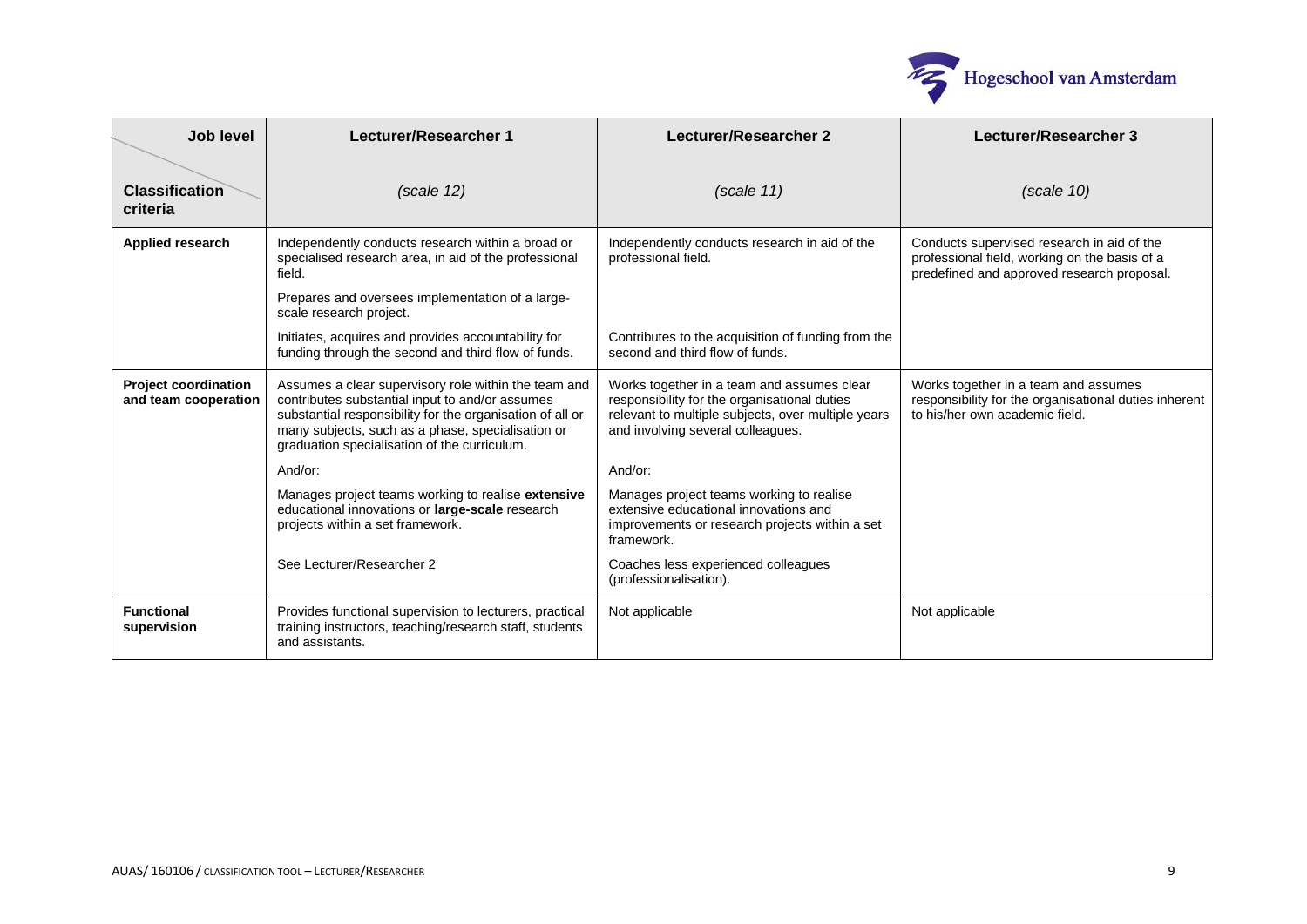

### **Ranking rules Lecturer/Researcher**

- Lecturer/Researcher 3 will apply if the criteria for **Course development & knowledge integration**, **Teaching**, **Supervision and assessment of students** have been met, as well as at least two of the other four applicable criteria as described under Lecturer/Researcher 3.
- Lecturer/Researcher 2 will apply if the criteria for **Course development & knowledge integration**, **Teaching, Supervision and assessment of students** have been met, as well as at least one of the other four applicable criteria as described under Lecturer/Researcher 2.
- Lecturer/Researcher 1 will apply if the criteria for **Course development & knowledge integration**, **Teaching, Supervision and assessment of students** have been met, as well as at least two of the other four applicable criteria as described under Lecturer/Researcher 1.

| <b>Classification criteria</b>                  | Lecturer/Researcher 1                                               | Lecturer/Researcher 2                                               | Lecturer/Researcher 3                                               |
|-------------------------------------------------|---------------------------------------------------------------------|---------------------------------------------------------------------|---------------------------------------------------------------------|
| Course development and knowledge<br>integration | Mandatory, in combination with at least<br>two of the four variants | Mandatory, in combination with at least<br>one of the four variants | Mandatory, in combination with at<br>least two of the four variants |
| Teaching                                        |                                                                     |                                                                     |                                                                     |
| Supervision and assessment of students          |                                                                     |                                                                     |                                                                     |
| Development of assessment programme             | Variant (Teaching career path)                                      | Variant (Teaching career path)                                      | Variant (Teaching career path)                                      |
| <b>Applied research</b>                         | Variant (Research career path)                                      | Variant (Research career path)                                      | Variant (Research career path)                                      |
| Knowledge partner in the field                  | Variant (Research career path and<br>Teaching career path)          | Variant (Research career path and<br>Teaching career path)          | Variant (Research career path and<br>Teaching career path)          |
| Project coordination and team cooperation       | Variant (Management career path)                                    | Variant (Management career path)                                    | Variant (Management career path)                                    |
| <b>Functional supervision</b>                   | Variant (Management career path)                                    | Not applicable                                                      | Not applicable                                                      |

# **Job-specific description for the categorisation of lecturers/researchers with an appointment of fewer than 0.41 FTE**

If the person concerned scores at level 1 or 2 for the **Teaching & knowledge integration** and **Supervision and assessment of students** classification criteria and attains a level 3 score on the other criteria and can prove that he or she functions at a level comparable to that of Lecturer/Researcher 2, this person will be classified as Lecturer/Researcher 2.

**In addition to the standard classification criteria, a special variant emphasising research activities may also be applied in combination with at least one education-related criterion - see next page.**